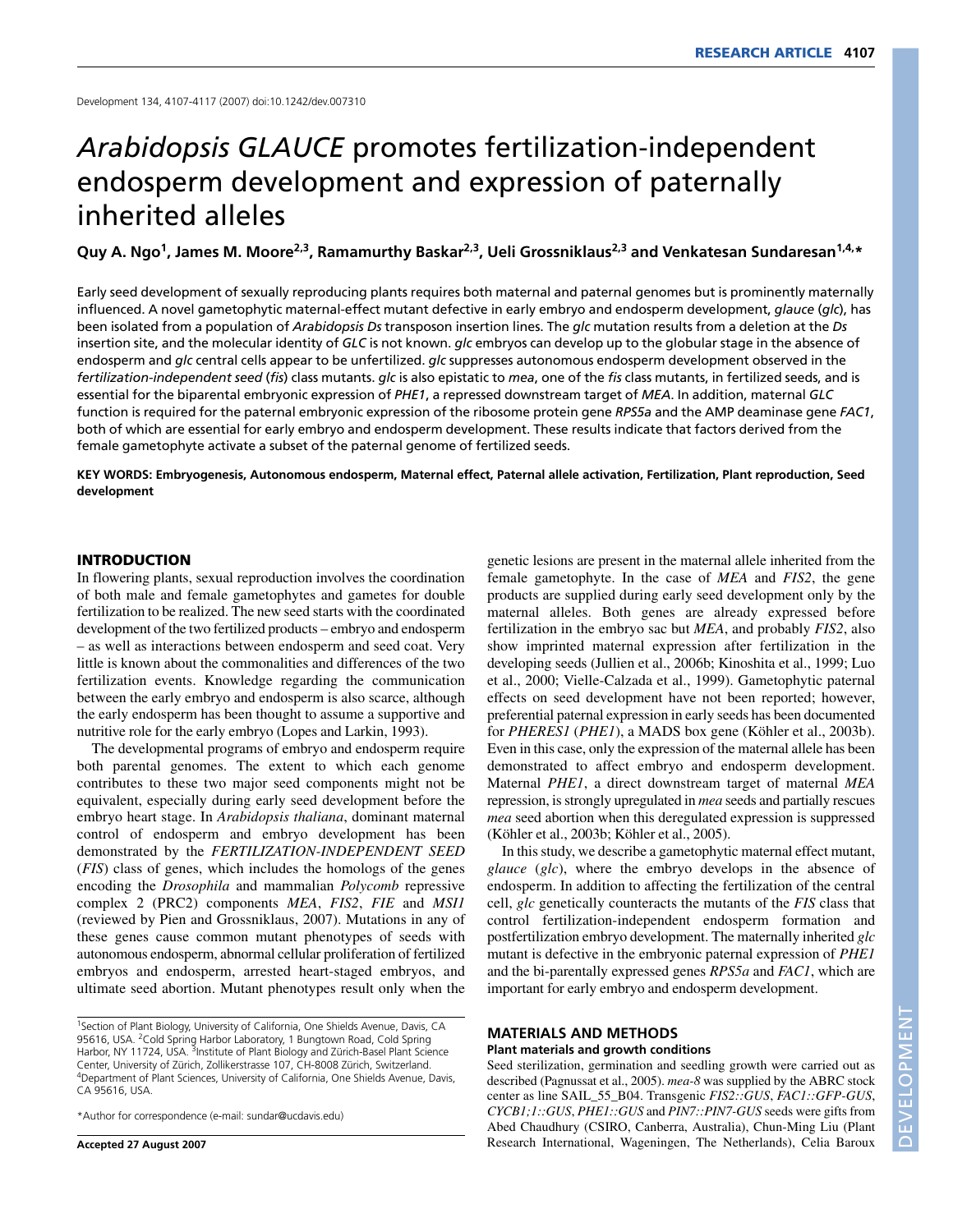(Institute of Planty Biology, Zürich, Switzerland), Claudia Köhler (Institute of Plant Science, ETH Zürich, Switzerland) and Jirí Friml (University of Tübingen, Germany), respectively. Except for *CYCB1;1*::*GUS* and *mea-8* lines, which were both in Columbia (Col) background and *FIS2::GUS* line in C24 background, all other lines in this study were in Landsberg *erecta* (L*er*) background. Plants with the *glc*, *msi1-3* (Pagnussat et al., 2005), *mea-1* (Grossniklaus et al., 1998) alleles were selected on 50 mg/l kanamycin, *mea-8* on 10 mg/l glufosinate and *PHE1*::*GUS* (Köhler et al., 2003b) on 20 mg/l hygromycin.

#### **Whole-mount ovule clearing and GUS assays**

These procedures were carried out as described (Pagnussat et al., 2005; Yu et al., 2005).

#### **Confocal laser-scanning microscopy and DNA quantification of nuclei in seeds**

Propidium iodide staining and confocal laser-scanning microscopy procedures were performed as described (Baroux et al., 2007) without the enzymatic treatment step, for *glc*/*GLC* seeds 1-2 days after pollination (DAP).

#### **Pollen staining**

Pollen grains from anthers of *glc*/*GLC* late-13-staged flowers (Bowman, 1994) were stained with 1  $\mu$ g/ml DAPI (4',6-diamino-2-phenylindole) in the dark for 1 hour, washed briefly in distilled water, and observed under a Zeiss Axioskop 2 microscope with both fluorescence and DIC optics.

#### **DNA extraction, PCR and Southern blot hybridization**

Genomic DNA was extracted from fresh leaves and flowers with the GenElute Plant Genomic DNA kit (Sigma, USA) or the Phytopure kit (Amersham, Switzerland) following the manufacturer's protocol. PCRs were performed with 0.5 units of Taq polymerase in  $1 \times PCR$  buffer containing 1.5 mM  $MgCl<sub>2</sub>$ , 200  $\mu$ M each dNTP and 10 pmol each primer. PCR parameters were as follows: 94°C for 2 minutes, 30 cycles of 94°C/30 seconds, 52°C/30 seconds, and 72°C/1 minute, with a final extension of 72°C for 3 minutes. Thermal asymmetric interlaced (TAIL)-PCR procedures have been described previously (Parinov et al., 1999). Primers for *Ds* insertion site verification, cleaved amplified polymorphisms (CAPS) markers for the deletion at the *Ds* locus of SET2030, and for amplifying Southern probes will be provided upon request. Southern blot analysis was performed with the DIG-Easy Hyb Kit (Roche, Switzerland) following the manufacturer's protocol or as described (Sambrook and Russell, 2001) with the DECAprime II labeling kit (Ambion, USA) and  $[^{32}P]$ dCTP (Perkin-Elmer, USA).

#### **Tetraploid seed generation**

Meristems of *glc/GLC* plants undergoing the transition from vegetative to reproductive phase were treated with 0.25% colchicine. Seeds from these treated plants were pooled and germinated on MS plates containing 50 mg/l kanamycin. Seedlings were scored for resistance or sensitivity at 12 days after plating.

#### RESULTS

# *glc* is a female gametophytic mutant defective in early seed development

*glc* was originally identified as the *Ds* insertion line SET2030 from a screen for female gametophytic mutants showing reduced transmission of kanamycin resistance (kanR) (Pagnussat et al., 2005). This line displayed an aberrant kanamycin resistance:kanamycin sensitivity (kanR:kanS) ratio of 0.64:1 instead of 3:1 (Table 1). Reciprocal crosses of SET2030 heterozygous plants and wild-type plants showed a severe reduction in female transmission (15%) and moderate reduction in male transmission (49%) (Table 1). To examine the cause of the female sterility, we cleared SET2030/+ siliques with Hoyer's solution (Liu and Meinke, 1998) and studied the ovule phenotype by light microscopy under Nomarski optics. Two days after early-12-staged flowers (Bowman, 1994) of SET2030/+ plants were emasculated, the embryo sacs in

# **Table 1. Transmission patterns of SET2030 (***glc***)**

| Cross               | kanR/kanS      | <b>Expected value</b>                                                           |  |
|---------------------|----------------|---------------------------------------------------------------------------------|--|
| $qlc/+\times qlc/+$ | 0.64(258/405)  |                                                                                 |  |
| $qlc/+ \times wt$   | 0.15(138/907)  |                                                                                 |  |
| wt $\times$ glc/+   | 0.49 (398/809) |                                                                                 |  |
|                     |                | Raw numbers are in parentheses. The 'expected values' of the ratios are for the |  |

Raw numbers are in parentheses. The 'expected values' of the ratios are for the complete transmission of the *Ds*(kanR) allele. kanR, kanamycin resistant; kanS, kanamycin sensitive.

all ovules of the same siliques displayed wild-type morphology with four typical cells of a wild-type mature embryo sac: a central cell, an egg cell and two synergid cells (Fig. 1A). The correct cell identities of the SET2030 embryo sac were confirmed with five marker lines expressing GUS specifically in the central cell [*FIS2::GUS* (Luo et al., 2000) and *MEA::GUS* (Spillane et al., 2004)], the egg cell (ET1119 and ET1086), and the synergids (ET2634) in approximately 50% of ovules from SET2030/+ plants hemizygous for these marker lines (Fig. 1B-F).

Although SET2030 embryo sacs developed normally and established cell identity correctly before fertilization, female transmission of the *Ds::KanR* was significantly impaired (Table 1). Therefore, we investigated the post-fertilization phenotype of SET2030 1-3 days after pollination (DAP) in whole-mount seeds of SET2030/+ siliques. Although ~62% (*n*=158) of the seeds from the same silique appeared wild-type, the remaining seeds were smaller, with embryos arrested at various stages up to the globular stage with defective endosperm (see below) and therefore were considered as mutant seeds (Fig. 2). In general, embryos of mutant seeds lagged one stage behind embryos of wild-type seeds in the same silique. At 2.5 DAP, when most wild-type seeds of the heterozygous siliques had reached the 8- and 16-cell embryo stages, mutant seeds mainly were at the quadrant and octant stage (Table 2). Later, when wildtype seeds had reached the globular stage, most mutant seeds had collapsed, but in about 8% of mutant seeds (*n*=76), embryo development could proceed to the pre-globular or globular stage. Embryos of mutant seeds up to the pre-globular stage looked morphologically similar to wild-type pre-globular embryos (Fig. 2B-F), but by the late globular stage displayed some disorganization (Fig. 2G, Fig. 2I compared with Fig. 2J). Notably, in most mutant seeds, the central cell was totally devoid of endosperm development; instead, there was a single large nucleus, which could be either the unfertilized central cell nucleus or the fertilized, non-dividing primary endosperm nucleus (Fig. 2B-G, Table 2). A small proportion of mutant seeds had 2-8 endosperm nuclei of equal or unequal size (Fig. 2H, Table 2). These embryo and endosperm defects remained unchanged regardless of whether SET2030/+ flowers were pollinated with self pollen or wild-type pollen.

Since SET2030 male transmission rate was also low (Table 1), indicative of mutant effects on the male gametophyte, we tested whether the mutant male gametophyte could also be responsible for the above described phenotypes. Seeds from crosses between wildtype flowers and SET2030/+ pollen developed normally, confirming that the mutant phenotypes in the seed arise only when the mutant allele is transmitted through the female gametophyte. DAPI-stained mature pollen grains from SET2030/+ flowers displayed a wild-type appearance with two sperm cells and one vegetative cell (see Fig. S1 in the supplementary material). The source of the reduced male transmission was not investigated further, but it obviously was not the cause of the observed post-fertilization seed phenotypes. We have not been able to recover SET2030/SET2030 homozygous plants from selfed SET2030/+ plants although transmission of the *Ds* element through both male and female germ lines occurs at low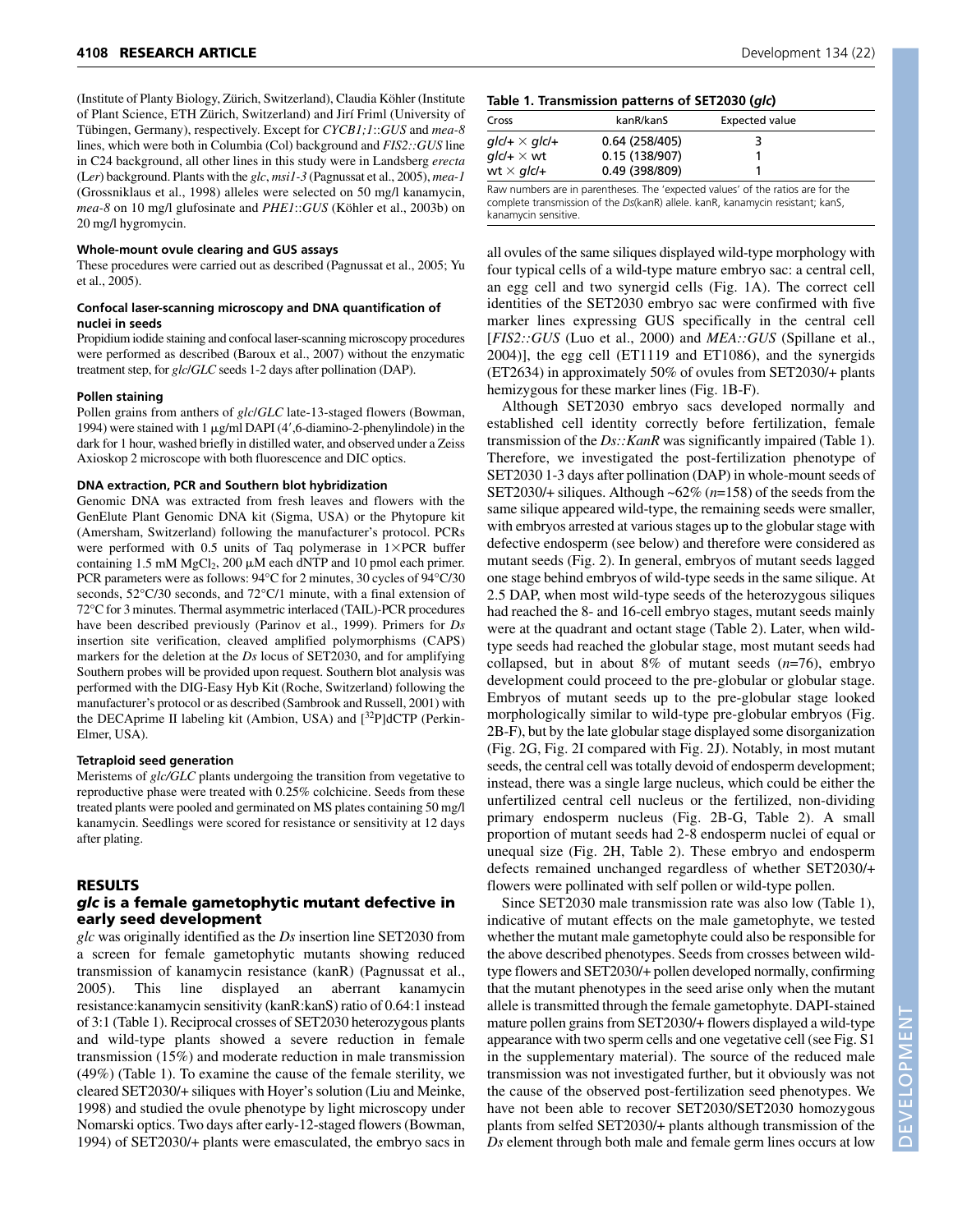



frequency (Table 1), implying embryo lethality of homozygous seeds. We named this mutant *glauce* (*glc*) after the mythological princess of Corinth (Euripides, 431 BC), because of its antagonistic relationship with *medea* (see below). We concluded that *glc* is a gametophytic maternal-effect mutant defective in early endosperm development and possibly in central cell fertilization, and partially affecting early embryogenesis.

# The *glc* mutation results from a deletion at the *Ds* insertion site on chromosome 1

The genomic sequences flanking the *Ds* insertion site in *glc*/*GLC* plants were amplified by TAIL-PCR (Liu et al., 1995). We found that the 3' end of the *Ds* element inserted into the first exon of  $At1g65200$ , and the *Ds* 5' end at ~800 bp upstream of  $At1g66030$ , suggesting that ~350 kb of DNA between these two genes might have been deleted at this *Ds* locus (Fig. 3A). To confirm this deletion, we pollinated Col wild-type flowers with *glc*/*GLC* pollen in a L*er* background and tested for the presence or absence of the L*er* alleles in the F1 hybrid *glc*(L*er*)/*GLC*(Col) of nine genes distributed throughout this putative deletion (see Page et al., 2004). We used the BlastDigester software (Ilic et al., 2004) to design the cleaved amplified polymorphisms (CAPS) markers for the single nucleotide polymorphisms (SNPs) in these genes between L*er* and Col ecotypes that can be distinguished by restriction digestions of the PCR products. We found that for the five genes distributed in the  $\sim$ 215 kb of genomic DNA towards the 3' Ds, only the Col alleles were present in the F1 hybrid (Fig. 3A), indicating that this DNA is deleted in *glc*. The other four genes in the ~135 kb of genomic DNA towards the 5' Ds showed both Ler and Col alleles in the F1 hybrid (Fig. 3A), suggesting that this segment of DNA is either duplicated elsewhere in the L*er* genome or was transposed by the *Ds* insertion to a new location. Further characterization was performed by Southern blot analysis of *glc/GLC* and wild-type genomic DNA digested with several restriction enzymes within the *Ds* element and the regions flanking both sides of the *Ds*, using DNA probes that hybridized to the *Ds* element or the flanking regions. The *Ds*specific probe indicated only one *Ds* copy in *glc* plants (Fig. 3B). The flanking-region probes revealed the restriction patterns consistent with the predicted genomic sequences in the immediate vicinity (3-4 kb) on both sides of the *Ds* (see Fig. S2 in the supplementary material). These results suggest that the *Ds*insertion did not generate further rearrangements flanking the site of insertion.

We then investigated the possibility that the *glc* phenotype does not arise from the deletion but from a second site mutation linked to the identified *Ds* locus, possibly arising from a *Ds* footprint. We looked for recombinants between *glc* and the *Ds* insertion in the F1 progeny of crosses between *glc/GLC* male and L*er* wild-type female plants. Several independent lines of two recombinant types were recovered at rates of ~1%. Type I recombinant plants were kanR indicating the presence of the *Ds* element (see Fig. S3A in the supplementary material), but were phenotypically wild type. Type II recombinant plants were kanS indicating the absence of the *Ds*



**fertilized seeds.** (**A**) Wild-type seed at the late globular embryo stage. (**B-G**) *glc* seeds without endosperm and with embryos arrested at various

**Fig. 2.** *glc* **(SET2030) phenotypes in**

stages: one-cell (B), two-cell (C), quadrant (D), octant (E), pre-globular (F), globular (G). (**H**) *glc* 16-cell embryo with a cluster of six unequally sized nuclei/nucleoli in the endosperm. (**I**) High-magnification image of the globular *glc* embryo in G. (**J**) Wild-type globular embryo. Arrows indicate the single nucleus/nucleolus or nuclear/nucleolar cluster in the *glc* central cell. Scale bars:  $50 \mu m$ .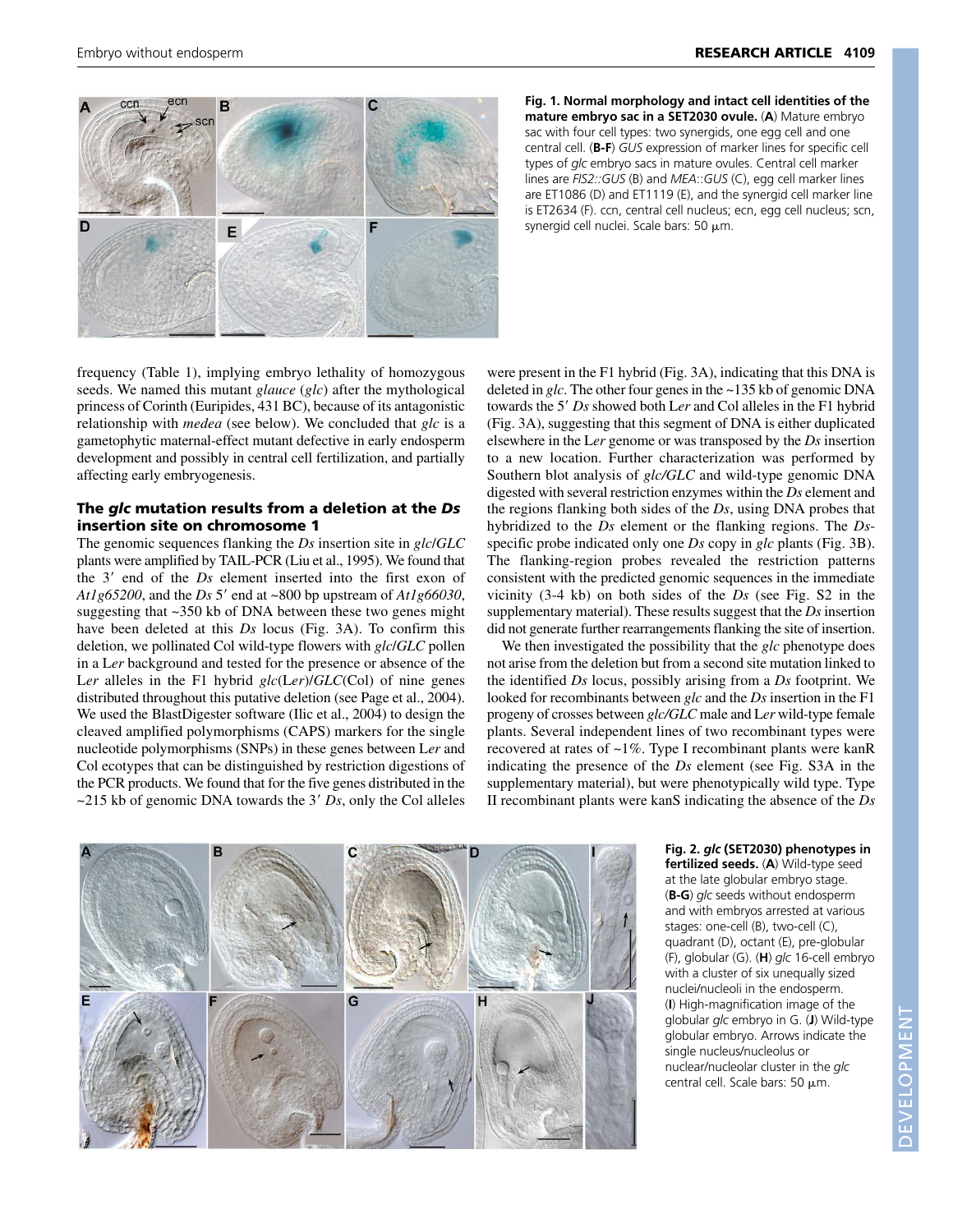|  |  |  |  |  |  | Table 2. Phenotypic classes of glc, mea-1, glc mea-1, and wild-type (wt) seeds at 2.5 DAP |
|--|--|--|--|--|--|-------------------------------------------------------------------------------------------|
|--|--|--|--|--|--|-------------------------------------------------------------------------------------------|

| Cross               | Normal endosperm %<br>1 cell-preglob | 2-8 nuclei endosperm %<br>1 cell-8 cell | No endosperm %<br>1 cell-8 cell | Unfertilized ovules % | Collapsed ovules %                        |     |
|---------------------|--------------------------------------|-----------------------------------------|---------------------------------|-----------------------|-------------------------------------------|-----|
| $glc \times wt$     | 62                                   |                                         |                                 |                       |                                           | 158 |
| glc mea $\times$ wt | 65*                                  |                                         | 23'                             |                       |                                           | 178 |
| $mea \times wt$     | 95                                   |                                         |                                 |                       |                                           | 217 |
| wt $\times$ wt      | 92                                   |                                         |                                 |                       |                                           | 217 |
|                     |                                      |                                         |                                 |                       | $\sim$ $\sim$ $\sim$ $\sim$ $\sim$ $\sim$ |     |

Normal-looking seeds are listed in the second column, with 'normal endosperm' having at least 16 endosperm nuclei and embryo stages ranging from 1-cell to pre-globular (preglob). The majority of seeds in this class were at the 8- and 16-cell stages. Mutant seeds are listed in the third and fourth columns and fall into two categories. One category includes seeds with 2-8 endosperm nuclei; the other includes seeds without any endosperm. In both categories of this mutant seed class, embryo stages range from 1- to 8-cell, with the majority at the 4- and 8-cell stage.  $\chi^2$  tests were performed to compare the 'normal endosperm' class or the 'no endosperm' class between *glc* and *glc mea-1.*  $x^2$ =0.23, *P*>0.6.

 $\sqrt[+1]{2}$ =0.37, *P*>0.5.

element (see Fig. S3A in the supplementary material), but the mutant phenotype was maintained. Next, we inspected whether the deletion at the *Ds*locus was still present in these recombinants by examining the L*er* CAPS markers spanning the deletion in F1 hybrids of the recombinants with wild-type Col, as for the original *glc* mutant line. We found that all L*er* CAPS markers in the deletion were now present in type I recombinants but still absent in type II recombinants (see Fig. S3B in the supplementary material). These data indicated that the *glc* mutant phenotype is correlated with the absence of a DNA segment rather than the presence of the *Ds* element. We further confirmed the recovery of the deleted DNA in type I recombinant plants by Southern blot analysis with probes hybridizing to the DNA corresponding to the deletion: the band signal intensity for type I recombinant plants was in the intensity range of wild-type L*er* plant and approximately twice as strong as that of the original *glc* mutant line and of the type II recombinant plants (see Fig. S3C in the supplementary material). Taken together, these results indicate that the *glc* phenotype in the original *glc* mutant line and in the type II recombinant lines was caused by the deletion associated with the *Ds* insertion, and the phenotypic rescue occurring in type I recombinants resulted from the recovery of the DNA in this deletion, possibly arising through unequal crossover (see Discussion). We also assessed the *glc* mutation for recessivity/dominance in diploid *glc/GLC* gametophytes from tetraploid flowers created by colchicine treatment of the meristem of diploid *glc/GLC* plants. The kanR:kanS ratios of plants grown from the mixed diploid and tetraploid seeds of three independently treated plants were 2:1 (*n*=293), 1.5:1 (*n*=350) and 3.6:1 (*n*=327) – much higher than, and significantly different from, the 0.64:1 ratio of seeds of the original diploid *glc/GLC* plants (*P*<0.0001 in all cases), suggesting a significantly increased transmission of the *glc* mutant allele. This result indicates that the presence of a wild-type *GLC* allele in heterozygous *glc/GLC* gametophytes rescues the mutant effect of the *glc* allele. Therefore, we conclude that *glc* is a recessive loss-of-function mutation caused by the deletion of this DNA fragment.

# *glc* embryos are products of fertilization

The development of embryos in the absence of endosperm in *glc* seeds raised the question of whether *glc* embryos were products of fertilization, and whether double fertilization occurred in these seeds. To address the first question, we emasculated early-12 staged flowers of *glc*/*GLC* plants and examined ovules in emasculated *glc*/*GLC* pistils at 5 days after emasculation. No autonomous embryo or endosperm formed in these ovules in the absence of fertilization. Furthermore, *glc* embryos from *glc/GLC* pistils pollinated by *CYCB1;1::GUS* homozygous (Colon-Carmona et al., 1999; Baroux et al., 2001) pollen expressed GUS from the paternal *CYCB1:1* promoter (Fig. 4A,B). This finding rules out the possibility that *glc* embryos develop parthenogenically because of the fertilization signals from the arriving sperm cells without actually being fertilized. We did not observe GUS expression in endosperm of wild-type seeds nor in the single nucleus of *glc* seeds. As in wild-type embryos, the suspensor domain of *glc* embryos also properly expressed the early embryo polarity marker gene *PIN7* (Friml et al., 2003) (Fig. 4C,D), indicating that *glc* embryos initiate normal development.

#### Fertilization of the *glc* central cell is impaired

The central cells of *glc* embryo sacs appeared to differentiate normally with correct cell identity, as evidenced by the GUS expression of the two central cell-specific marker lines tested, *FIS2::GUS* and *MEA::GUS* (Fig. 1B,C), in about half of the ovules from *glc/GLC* siliques that were hemizygous for either *FIS2::GUS* or *MEA::GUS* (119/240 and 117/250, respectively). However, *glc* central cells did not develop into endosperm, raising the question of whether they were fertilized. The single nucleus in the post-pollination *glc* central cell could be either the unfertilized homo-diploid (2*n*) central cell nucleus or the fertilized triploid (3*n*) primary endosperm nucleus. To distinguish between these two possibilities, we examined the DNA content of this nucleus in *glc* seeds stained with propidium iodide and



**Fig. 3.** *Ds* **insertion locus in the** *glc* **mutant.** (**A**) CAPS markers in the putative deletion region at the *glc* locus of the *glc*(L*er*)/*GLC*(Col) hybrid. L, wild-type L*er*; C, wild-type Col; M, *glc*(L*er*)/*GLC*(L*er*); H, F1 hybrid *glc*(L*er*)/*GLC*(Col); RI, *Eco*RI. (**B**) Southern blot of genomic DNA from *glc*/*GLC* plant hybridized with the probe within the *Ds* element represented by the red line in A. M, size marker.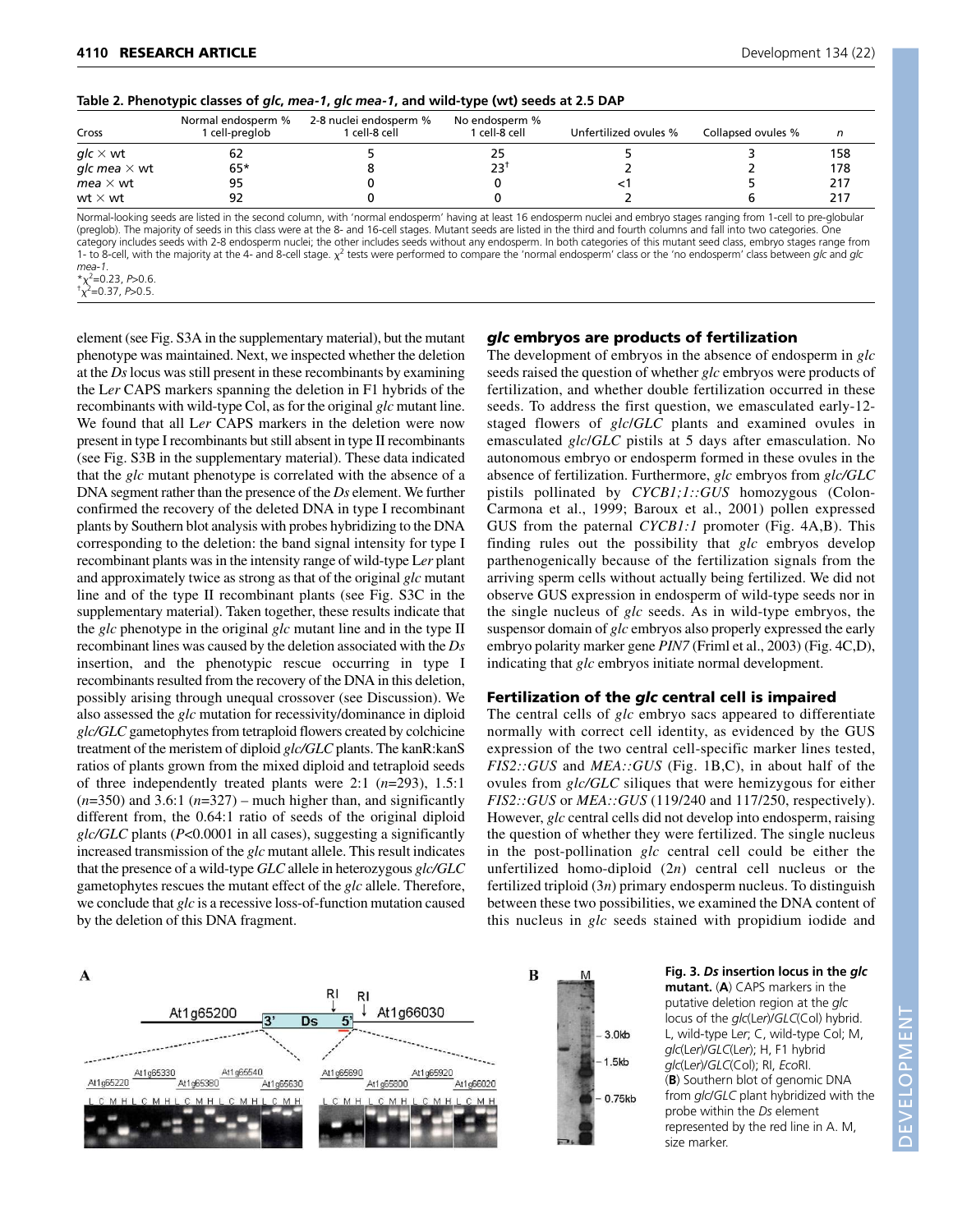



**Fig. 4. Expression of paternal markers in embryos derived from** *glc* **egg cells.** Paternal promoter activity of *CYCB1;1::GUS* (**A**,**B**) and *PIN7::PIN7-GUS* (**C**,**D**) in the pre-globular embryos 2.5 DAP of wild-type (wt) seeds (A,C) and of *glc* seeds (B,D). Scale bars: 50  $\mu$ m.

optically sectioned by confocal laser scanning microscopy (Barrell and Grossniklaus, 2005). We used the DNA contents of 15 diploid sporophytic nuclei in the integument cells of the same *glc* seed as the reference for the diploid DNA content, for which the 2*n* values range from 2C to 4C (Fig. 5, and see Table S1 in the supplementary material). We then compared the DNA content of the single nucleus in *glc* central cell of each seed with this diploid standard reference of the same seed.

We studied six randomly chosen *glc* seeds whose proembryos were at the one- or two-cell stage, two from selfed *glc*/*GLC* siliques and four from *glc*/*GLC* siliques crossed with wild-type pollen. In five *glc* seeds (two *glc* selfed seeds and three *glc* out-crossed seeds), the single nucleus had the DNA content of 4C (equivalent to 2*n*), suggesting that the central cells in these *glc* seeds remain unfertilized (Fig. 5A-E and see Table S1 in the supplementary material). The remaining *glc* out-crossed seed displayed the DNA content of 6C (equivalent to 3*n*) for the single nucleus (Fig. 5F, and see Table S1 in the supplementary material), indicating that this nucleus is the fertilized triploid primary endosperm. These results suggested that *glc* central cell can be fertilized occasionally (one out of six times in this sample).

To validate the accuracy of our DNA quantification method for nuclei, we also examined ten triploid endosperm nuclei from a fertilized wild-type seed at the one-cell embryo stage and compared their DNA contents with those of ten diploid integument nuclei of the same seed. We found that 9 out of 10 wild-type endosperm nuclei had DNA content higher than the 4C level of the integument nuclei and only one had this 4C level (Fig. 5G, and see Table S1 in the supplementary material). Of these nine nuclei, three were in the range of the 6C level (3*n*). None had higher than the 6C level or below 4C level, validating that our method authentically reflects the dynamic replication typical of wild-type syncytial endosperm. This result, therefore, supported the quantification of *glc* central cell nucleus and confirmed the non-fertilization status of the *glc* central cell in general, although fertilized *glc* central cells do occur infrequently.

# *glc* suppresses autonomous endosperm development of *mea* and *msi1* in the prefertilization central cell

The absence of endosperm development in *glc* seeds is in contrast to the autonomous and over-proliferated endosperm phenotypes of the gametophytic maternal effect *fis* class mutants *mea*, *fis2*, *fie* and *msi1* (reviewed by Grossniklaus, 2005). This prompted us to investigate the genetic interactions between *glc* and these *FIS* class genes in the pre-fertilization central cell. Specifically, we asked whether *glc* could suppress the autonomous endosperm development of *fis* mutants. We generated doubly heterozygous mutants of *glc* with



Fig. 5. DNA content of endosperm nuclei derived from *glc* central cell. DNA content of the sporophytic integument nuclei (blue bars), the single nucleus (orange or yellow bars) in *glc* seeds and the endosperm nuclei in wild-type seed (yellow bars). (**A**,**B**) *glc* selfed seeds. (**C-F**) Outcrossed *glc* seeds. (**G**) Wild-type seed. Each graph displays data from one seed. Each seed had its own diploidy reference owing to the laserscanning settings and variation in dye penetration from seed to seed. As the integument cells of early seeds are simultaneously dividing and expanding (Haughn and Chaudhury, 2005), their nuclei have different amounts of DNA depending on where the cells are in the cell cycle. The nuclei with the lowest DNA content represent 2*n* at G1 (2*n*=2C), the nuclei with the highest DNA content represent 2*n* at G2 (2*n*=4C), and the nuclei with the DNA content between these two values represent the amount of DNA from the mother nucleus plus that from the replicating DNA strands (equivalent to 2C<2*n*<4C). For each series of 15 sporophytic nuclei of each *glc* seed, the average of the DNA contents of the three nuclei with the lowest fluorescence intensity was taken as 2C, and of the three nuclei with the highest fluorescence intensity as 4C. The *x*-axis depicts separate nuclei; the *y*-axis shows the fluorescence intensity sum of the propidium iodide-stained nuclei. Horizontal dotted lines represent the average 2C level; horizontal dashed lines represent the average 4C level.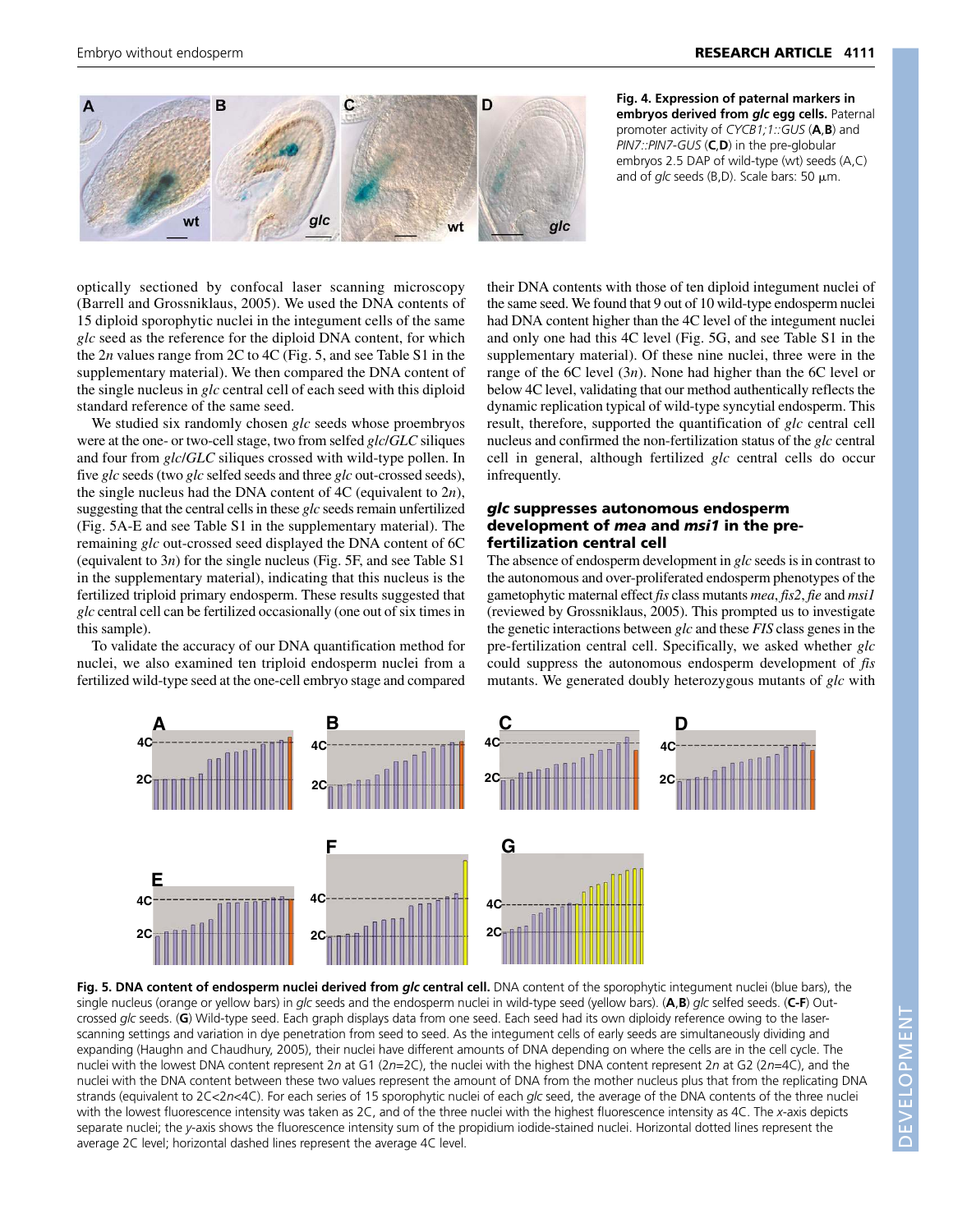| Table 3. Proportions of ovules with autonomous endosperm in |  |
|-------------------------------------------------------------|--|
| single and double mutants                                   |  |

| Genotype                                                                                                                                                                      | % ovules with autonomous endosperm |  |  |
|-------------------------------------------------------------------------------------------------------------------------------------------------------------------------------|------------------------------------|--|--|
| glc/GLC                                                                                                                                                                       | N/A                                |  |  |
| mea-1/MEA-1                                                                                                                                                                   | 12.8 (41/319)                      |  |  |
| glc/GLC mea-1/MEA-1                                                                                                                                                           | $6.8(26/383)*$                     |  |  |
| mea-8/MEA-8                                                                                                                                                                   | 28.7 (159/554)                     |  |  |
| glc/GLC mea-8/MEA-8                                                                                                                                                           | 16.8 (115/684) <sup>†</sup>        |  |  |
| msi1-3/MSI1-3                                                                                                                                                                 | 40.9 (208/509)                     |  |  |
| qlc/GLC msi1-3/MSI1-3                                                                                                                                                         | 25.5 (226/886) <sup>‡</sup>        |  |  |
| Raw numbers are in parentheses.<br>N/A, not applicable.<br>$x^2$ =7.41, P $\leq 0.01$ .<br>$\sqrt[+1]{2}$ =25.1, P $\leq 0.001$ .<br>$\sqrt[4]{x^2}$ =35.57, P $\leq 0.001$ . |                                    |  |  |

*mea-1* (Grossniklaus et al., 1998), *mea-8* (SAIL\_55\_B04, ABRC stock center) or *msi1-3* [previously reported as the *mee70* mutant (Pagnussat et al., 2005)] and counted the number of whole-mount ovules 6-7 days after emasculation that displayed more than one nucleus in the central cell. The proportions of autonomous endosperm ovules in the single mutants of *mea-1*, *mea-8*, and *msi1- 3* were 12.8%, 28.7% and 40.9%, respectively (Table 3). If *GLC* functions were not required in the endosperm repression pathway in the absence of fertilization, these proportions should remain similar in the double mutants. Conversely, if *glc* suppressed autonomous endosperm of *fis* class mutants, the presence of *glc* in the double mutants should reduce the fraction of ovules with autonomous endosperm because a quarter of ovules in any silique is expected to carry both *glc* and *mea* or *glc* and *msi1*, respectively. Consistent with the second possibility, the proportions of ovules with autonomous endosperm were reduced by nearly half in the double mutants of *glc* with *mea-1* (6.8%), *mea-8* (16.8%), and *msi1-3* (25.5%) (Table 3). Therefore, we conclude that *GLC* functions are required either downstream of the *FIS* class genes, or independently in addition to the *FIS* class genes for autonomous endosperm development in the central cell before fertilization.

#### *glc* is epistatic to *mea* in fertilized seeds

Although a portion of *mea* embryo sacs undergo autonomous endosperm development without fertilization (Table 3), *mea* egg cells and central cells can be fertilized. Seeds from fertilized *mea-1* embryo sacs resemble wild-type seeds at early stages, although their development from the globular stage onwards is delayed and both endosperm and embryo abnormally over-proliferate and eventually abort (Grossniklaus et al., 1998). By contrast, in fertilized *glc* seeds, no endosperm develops and *glc* embryo development progresses more slowly than in the wild-type embryo, resulting eventually in embryo arrest (Table 2). Therefore, we investigated the epistasis between *glc* and *mea* in whole-mount double mutant *glc mea-1* seeds fertilized by wild-type pollen at 2.5 DAP. At this time point, most seeds of *mea-1* single mutant and wild-type siliques (95% and 92%, respectively) were morphologically normal, ranging from one-cell to pre-globular stages with normally proliferating endosperm (Table 2). On the other hand, the *glc* single mutant had 62% normal-looking seeds and 25% 'no-endosperm' seeds (Table 2). In the double mutant *glc mea-1*, if *glc* is epistatic to *mea* at and after fertilization, we expected the *glc* seed proportion to remain unchanged. Conversely, if *mea* is epistatic to *glc*, we predicted a reduction in the *glc* seed proportion and an increase in normal-looking seed frequency.

Compared with single mutants, we found no evidence for significant changes in the double mutants, which had 65% normallooking seeds and 23% 'no-endosperm' seeds (Table 2), indicating that *glc* is also epistatic to *mea* with respect to post-fertilization seed development. Thus, we suggest that *GLC* post-fertilization functions are also required either downstream of *MEA* or, alternatively, in an independent antagonistic pathway.

# Embryonic expression of the *PHE1* gene is abolished in *glc* seeds

*PHE1*, a direct downstream repression target of *MEA* and *FIE*, is expressed in both embryo and endosperm soon after fertilization, peaks at the early globular stage and declines from the late globular stage onwards (Köhler et al., 2003b). Paternal *PHE1* is unaffected by *MEA*, but maternal *PHE1* is partially repressed by maternal *MEA* (Köhler et al., 2003b; Köhler et al., 2005; Makarevich et al., 2006). As *glc* displays antagonistic effects to *mea* in both unfertilized ovules (Table 3) and fertilized seeds (Table 2), we explored the effect of the *glc* mutation on embryonic *PHE1* expression in fertilized seeds by monitoring *PHE1* promoter activity of either parental allele in *glc* seeds at the preglobular or early globular stage, when *PHE1* is most strongly expressed (Köhler et al., 2003b; Köhler et al., 2005). To examine paternal *PHE1*, we pollinated *glc*/*GLC* flowers with *PHE1*::*GUS* homozygous pollen. To observe maternal *PHE1*, we crossed female *glc*/*GLC PHE1*::*GUS*/*–* flowers with wild-type pollen. In siliques from these crosses, wild-type seeds were easily distinguished from *glc* seeds based on their size and the presence/absence of endosperm. In both types of cross, we found GUS expression only in wild-type but not in mutant seeds (Fig. 6), indicating that maternal *GLC* functions are required for the activation of both parental *PHE1::GUS* alleles in fertilized seeds.

# Paternal embryonic expression of the *RPS5a* and *FAC1* genes is affected in *glc* seeds

Although *GLC* is required for embryonic *PHE1* expression (Fig. 6), the *glc* mutation does not affect embryonic *CYCB1;1* and *PIN7* expression (Fig. 4). As *CYCB1;1* and *PIN7* are expressed only in the embryo whereas *PHE1* is expressed in both embryo and endosperm, we assessed the extent of the impact of *GLC* on two other genes, *FAC1* (Xu et al., 2005) and *RPS5a* (Weijers et al., 2001), known to be expressed bi-parentally in both embryo and endosperm from the zygotic and two-cell embryo stage onwards, respectively. Embryos are arrested at the zygotic stage in *fac1* mutant seeds when both parental alleles are disrupted (Xu et al., 2005), whereas embryo development proceeds as far as the globular and walking stick stages in *rps5a* homozygous and heterozygous mutants, respectively, the latter because of haploinsufficiency (Weijers et al., 2001). We examined the promoter activity of the *FAC1* and *RPS5a* genes in *glc* /*GLC* embryos, using plants carrying *FAC1::GUS* or *RPS5a::GUS* fusions. We found that in *glc/GLC* embryos, paternal expression of both *FAC1* and *RPS5a* was severely affected, whereas wild-type embryos at comparable stages showed strong expression (Fig. 7). Paternal *FAC1::GUS* was abolished (Fig. 7A,B), as was paternal *RPS5a::GUS* (Fig. 7C,D), though the latter showed sporadic expression in some *glc* embryos (Fig. 7E). On the other hand, maternal *RPS5a* promoter activity was not affected by *glc* (Fig. 7F). Expression of maternal *FAC1::GUS* could not be examined in embryos due to interference by intensive *FAC1*::*GUS* expression in the sporophytic integument tissue. These results suggest that maternal *GLC* functions are required for the expression of the paternal alleles of *FAC1* and *RPS5a*.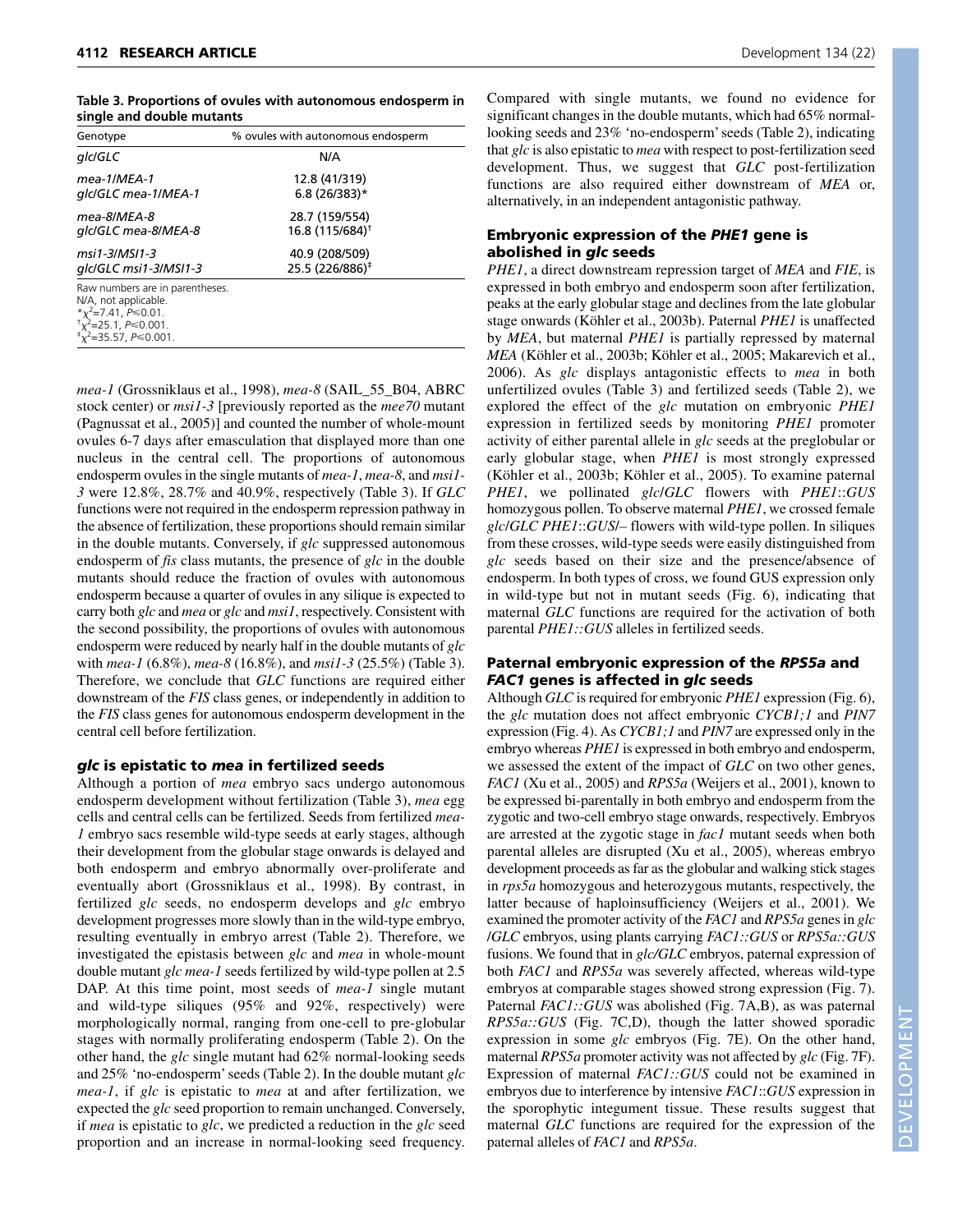

Embryo without endosperm RESEARCH ARTICLE **4113**

**Fig. 6.** *PHE1* **expression in** *glc* **seeds.** Embryonic *PHE1* expression in wild-type seeds (**A**,**C**) and *glc* seeds (**B**,**D**) 2.5-4 DAP from paternal (A,B) and maternal (C,D) *PHE1* promoter activity. (A,B) Embryos at the early globular stage. (C,D) Embryos at the preglobular stage. wt, wild-type. Scale bars:  $50 \mu m$ .

We also assessed the requirement of maternal *GLC* functions for paternal *PHE1*, *RPS5a*, and *FAC1* allele expression in the two types of recombinants described above (see Fig. S3 in the supplementary material). Similarly to the original *glc* mutant line, in mutant embryos of type II recombinant lines, where *glc* phenotype and the deletion at the *Ds* locus were still maintained (see Fig. S3 in the supplementary material), no paternal promoter activities of these three genes were detected (data not shown). Conversely, in embryos and endosperm of type I recombinant lines, where the phenotype was reverted to wild type and the DNA at the deletion was recovered (see Fig. S3 in the supplementary material), GUS expression reported by paternal promoters of these genes was detected in the majority of seeds as observed in seeds of wild-type plants (data not shown). Therefore, the recovery of the deleted DNA rescued not only the mutant phenotype but also the maternal activation of the paternal alleles of the examined genes, confirming that *GLC* functions reside within this deletion.

### **DISCUSSION** Gametophytic maternal effects of the *glc* mutation

We have identified a gametophytic maternal effect mutant *glc*, in which the embryo develops in the absence of endosperm, and fertilization of the central cell is impaired. The *glc* mutation displays an antagonistic relationship to *fis* class mutations in preand post-fertilization seed development. Furthermore, paternal expression of several genes important for embryo and endosperm development is affected by the *glc* mutation. As these effects manifest via the maternal *glc* mutant allele, *GLC* functions in these reproductive processes appear to be female-gametophytic, and lie within a deletion of ~215 kb at the *Ds* insertion site on chromosome 1. Phenotypic rescue exhibited in the recombinants where the DNA in this deletion has been recovered implies that *glc* is a recessive loss-of-function mutation. Our recombinant data (see Fig. S3 in the supplementary material) are consistent with an event in which the

*Ds* insertion that generated the deletion also transposed part of the DNA (~135 kb) adjacent to the telomeric side of the deletion to a centromeric site separated by  $\sim$ 1 cM (see Fig. S4 in the supplementary material). This model predicts that the two types of recombinants observed will be generated at frequencies of  $\sim 1\%$ through unequal crossover between the mutant chromosome and the wild-type chromosome (see Fig. S4 in the supplementary material).

A deletion in another mutant, *tons missing* (*tms*), which partially overlaps the centromeric side of the deletion in *glc* up to *At1g65330* (*PHE1*), results in embryo lethality (Page et al., 2004). As *glc* is a gametophytic mutant and primarily affects the endosperm, this overlap region containing *PHE1* cannot be the cause of *glc* phenotype. In addition, we were unable to complement the *glc* mutation using *PHE1* alone (Q.A.N. and V.S., unpublished). However, we cannot rule out the fact that the *glc* phenotype requires the function of more than one gene, for example, a gene such as *PHE1* that lies within the overlap with the *tms* deletion and another gene that lies outside the region of overlap.

# Communication flow between embryo and endosperm in *glc* early seed development

Successful fertilized seed development requires efficient coordination and effective communication between the embryo, endosperm and seed coat. In wild-type *Arabidopsis*, the seed initiation program commences with at least three rounds of endosperm nuclear division before the zygote starts its first division (Faure et al., 2002; Mansfield and Briarty, 1990). This developmental progression could indicate that endosperm formation is a requirement for the onset of embryogenesis. As was proposed for *agl80* mutant embryo sacs, a lack of endosperm might result in an arrested zygote (Portereiko et al., 2006b). However, other lines of evidence suggest that this might not be the general rule, as the embryo can develop up to the globular or heart stage in *capulet2* (*cap2*) mutant seeds despite severely



**Fig. 7. Expression of paternal markers in** *glc* **seeds.** Embryonic *FAC1* and *RPS5a* expression in wild-type seeds (**A**,**C**) and *glc* seeds (**B**,**D-F**) from the promoter activity of paternal *FAC1* (A,B), paternal *RPS5a* (C-E) and maternal *RPS5a* (F). (A,B) Embryos at the one-cell stage. (C,D,E) Embryos at the globular stage. (F) Embryo at the eight-cell stage. Arrows in A and B indicate the embryo proper. Arrowhead in B indicates the cell wall of the embryo proper. wt, wild-type. Scale bars: 50  $\mu$ m.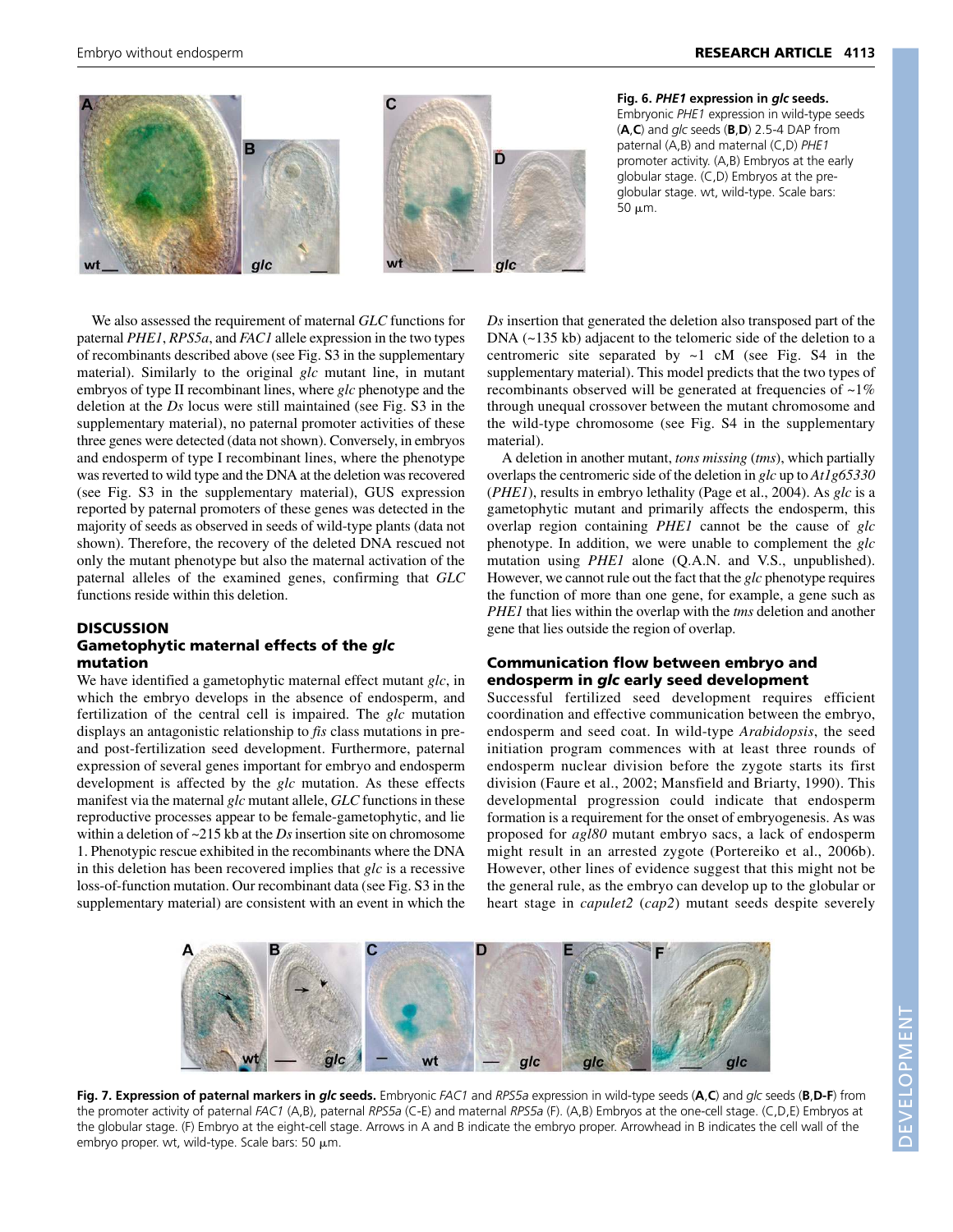retarded and abnormal endosperm (Grini et al., 2002), or in wild-type seeds where four-nucleate endosperm is ablated by the expression of diphtheria toxin (Weijers et al., 2003). *glc* embryo development up to the globular stage in the complete absence of endosperm additionally provides an unequivocal argument for the independence of early embryogenesis from the endosperm. Therefore, at the earliest stage of seed development, communication from the early endosperm to the zygote appears not essential for the coordinated development of the embryo.

Evidence for the reverse communication – embryo-to-endosperm – has recently been reported (Nowack et al., 2006; Nowack et al., 2007). Although the zygote/embryo is not required for autonomous endosperm development as known from the *fis* class mutants (reviewed by Chaudhury and Berger, 2001) (Gehring et al., 2004; Grossniklaus, 2005), unfertilized endosperm proliferation in seeds having fertilized embryos suggests that, when present, the zygote/early embryo triggers a signal to the unfertilized central cell resulting in partial endosperm development (Nowack et al., 2006). Moreover, when the egg cell alone is fertilized, endosperm development of the unfertilized central cell is further promoted by the *mea* mutation (Nowack et al., 2006; Nowack et al., 2007). However, the apparently normally developing *glc* embryos fertilized by wild-type pollen (Figs 2, 4) were not accompanied by development of endosperm. The *glc* mutation prevents autonomous endosperm development in *mea* and *msi1* embryo sacs, where fertilization is not a consideration (Table 3), and post-fertilization endosperm development was not significantly different in *mea glc* double mutant versus *glc* single mutant embryo sacs (Table 2). Thus, we conclude that the *glc* phenotype is probably due to the inability of the central cell to undergo endosperm development in *glc* mutant embryo sacs, rather than the failure of signaling following egg cell fertilization.

# Fertilization of the central cell is specifically impaired in the *glc* mutant

Double fertilization is ubiquitous in angiosperms (reviewed by Friedman and Williams, 2004). The second fusion event between a sperm cell nucleus and a ventral canal nucleus has also been observed in the non-flowering seed plant genera *Ephedra* (Friedman, 1990; Friedman, 1992) and *Gnetum* (Carmichael and Friedman, 1995), which, together with *Welwitchia*, are collectively referred to as the Gnetales (Bowe et al., 2000; Chaw et al., 2000). To date, three angiosperm mutants of known molecular identity, *DUO1* (Rotman et al., 2005), *GCS1* (Mori et al., 2006; von Besser et al., 2006) and *NFD1* (Portereiko et al., 2006a), have been reported to disturb both fertilization events, where neither gamete fusion nor embryo and endosperm development are observed. Thus, common genetic programs for the fertilization process shared by both the egg cell and the central cell must have been compromised in these mutants.

How the fertilization event between the central cell and a sperm cell has evolved during angiosperm evolution remains unknown. It could have resulted from the co-option of existing genetic programs of the egg-sperm fertilization event or as a genetic novelty. Until now, only the *cdc2a* mutant has been reported to have preferential fertilization of the wild-type egg cell by the single sperm present in *cdc2a* mutant pollen (Nowack et al., 2006). In the *glc* mutant, impaired fertilization is also specific to the central cell, but here the defect arises from the female gamete. Although both wild-type sperm cells released from wild-type pollen are present in *glc* embryo sac and there is no evidence for sperm dimorphism in *Arabidopsis*,

the egg cell is the preferred choice of fertilization. This observation suggests that there is specificity in the control of the fertilization event by each female gamete, whether it lies in the instructive signals for gamete recognition, the cell structures that facilitate plasmogamy, or the nuclear structures that enable karyogamy. Furthermore, although the *glc* central cell at the time the embryo sac matures appears morphologically normal with correct cell identity, its disability in accomplishing fertilization evokes the question: when is its fertilization competency established? We are currently carrying out further studies on the *glc* mutant to answer these questions.

# Maternal antagonism between *FIS* and *GLC* functions in endosperm and embryo development

Sexually reproducing angiosperms repress seed development in the absence of fertilization. In *Arabidopsis*, autonomous endosperm repression is achieved by the FIS-PRC2 complex (Chaudhury et al., 1997; Grossniklaus and Vielle-Calzada, 1998; Guitton et al., 2004; Köhler et al., 2003a; Kiyosue et al., 1999; Luo et al., 1999; Ohad et al., 1996; Ohad et al., 1999; Wang et al., 2006). Maternal MEA of this complex establishes repressive histone methylation marks on the maternal allele of the target gene *PHE1*, thus repressing maternal *PHE1* expression in the central cell before fertilization (Köhler et al., 2005; Köhler and Makarevich, 2006). The suppressive effect of *glc* on the autonomous endosperm phenotype of *fis* mutants (Table 3) qualifies maternal *GLC* functions as a component of the positive regulation of the fertilization-independent endosperm development pathway (Fig. 8A).

The *FIS* genes also negatively regulate endosperm and embryo proliferation after fertilization. This is evidenced in fertilized *fis* seeds where the endosperm overproliferates (Luo et al., 2000; Vielle-Calzada et al., 1999; Yadegari et al., 2000; Guitton et al., 2004; Köhler et al., 2003a), *mea-1* embryos over-grow aberrantly (Grossniklaus et al., 1998) and *msi1* embryos develop abnormally (Köhler et al., 2003a; Guitton and Berger, 2005; Pagnussat et al., 2005). This post-fertilization *FIS* function is presumably accomplished by repressing target genes that might positively regulate embryo and endosperm development, such as *PHE1* and *MEIDOS* (Köhler et al., 2003b). In wild-type fertilized seeds, maternal *MEA* activity partially represses the maternal *PHE1* allele, and the low level of maternal *PHE1* expression is hypothesized to result from activators not identified so far (Köhler et al., 2005; Makarevich et al., 2006). In *glc* seeds, this residual promoter activity of maternal *PHE1* was totally abolished (Fig. 6C,D), suggesting that *GLC* functions could fulfil the role of the proposed additional regulator. This requirement of maternal *GLC* for maternal *PHE1* activation, together with the pre- and postfertilization epistasis between *glc* and *mea* (Tables 2, 3), designates maternal antagonism between *GLC* and *FIS* functions in seed development.

Another mutant reported to have a similar epistatic relationship with *mea* is *cap2*, which is mapped ~5 Mb telomeric of *glc* (Grini et al., 2002). However, the post-fertilization interactions of *PHE1* and *CAP2* are not known. The nature of the *cap2* pre-fertilization interaction with *mea* appears to be different from that of *glc* with *mea*. This dissimilarity is reflected in double mutant *mea cap2* seeds having the same proportion of 'autonomous seeds' as does *mea*, and the much more retarded *cap2* embryo development compared with *glc* embryos despite partial endosperm development in *cap2* seeds (Grini et al., 2002). Therefore, the different outcomes from the double mutant analysis with *mea* might arise from the different functions of *GLC* and *CAP2*.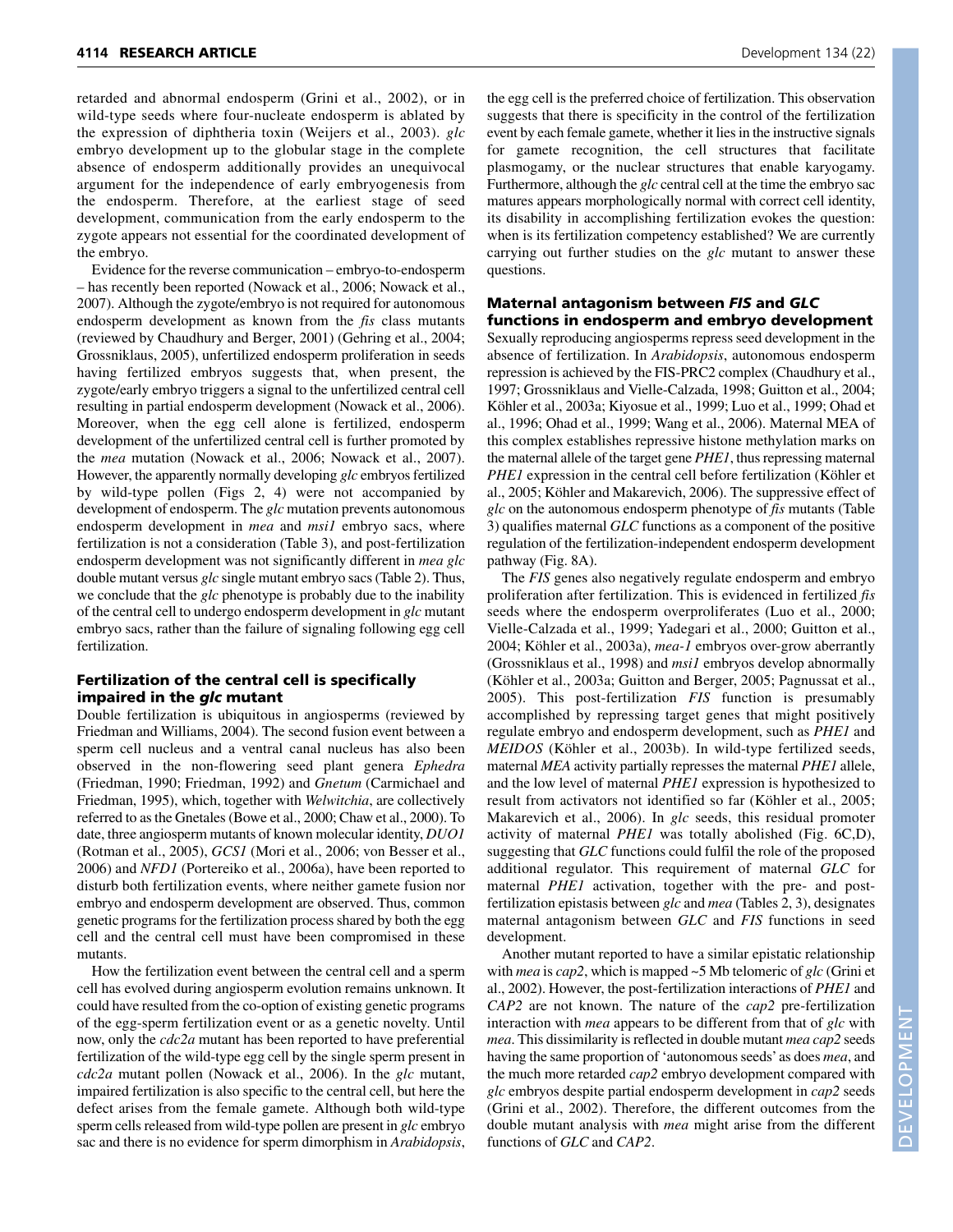# *GLC* functions in the model of *FIS*-regulating seed development

Although maternal *PHE1* is negatively regulated by maternal *MEA*, paternal *PHE1* expression is not affected by *MEA* (Köhler et al., 2005). How the paternal *PHE1* allele is activated in fertilized seeds has been a missing link in the downstream genetic regulatory network of the *FIS* genes. *GLC* provides a plausible candidate for this missing link because paternal *PHE1* promoter activity was also eliminated in *glc* embryos that maternally inherit the mutant *glc* allele (Fig. 6A,B). The dependence of paternal *RPS5a* and *FAC1* expression on the presence of the wild-type maternal *GLC* allele (Fig. 7) suggests that maternal *GLC* functions play a role in the activation of paternal *RPS5a* and *FAC1* in addition to paternal *PHE1*. In the case of *PHE1* and *RPS5a* (Köhler et al., 2005; Weijers et al., 2001), the observed effect of maternal *glc* on these paternal alleles is unlikely to be due to the developmental delay of *glc* embryos, since even the few persistent globular *glc* embryos at 4 DAP still did not show regular GUS expression from *PHE1* and *RPS5a* paternal promoters (Fig. 6A,B, Fig. 7C-E). Nevertheless, we do not rule out the idea that the activation effect of maternal *GLC* functions could be an indirect influence of maternal *GLC* on other maternal factors that operate on the paternal alleles of these genes.

We note that the deletion in the *glc* mutation encompasses both *PHE1* and the closely related gene *PHE2* (*At1g65300*), as does the deletion in the *tms* embryo-lethal mutant (Page et al., 2004). *PHE1* per se is not essential for seed development because homozygous *phe1/phe1* plants have no developmental defects (Köhler et al., 2005). It cannot be concluded that lethality in *tms* and *glc* is attributable to the absence of only these two genes, because many other genes are also deleted in both mutants. Although the deletion on the maternal *glc* allele abolishes bi-parental *PHE1* expression altogether (Fig. 6), it is unable to rescue the *mea* mutation because the double mutant *glc mea* behaves like the single mutant *glc* (Table 2). Yet, *mea* seeds where *PHE1* expression level is restored to the wild-type level via antisense *PHE1* under *MEA* promoter control or



**Fig. 8. Proposed** *GLC* **functions in the** *FIS***-regulation model for endosperm and embryo development.** (**A**) Before fertilization, *GLC* promotes fertilization-independent endosperm development in a separate pathway opposing *MEA* and *MSI1*. Alternatively, *MEA* and *MSI1* could prevent autonomous endosperm by repressing *GLC*. (**B**) After fertilization, maternal *GLC* directly or indirectly activates biparental *PHE1*, paternal *RPS5a* and paternal *FAC1* to initiate embryo and endosperm proliferation independently of *MEA*-*FIE* or as a downstream repression target of *MEA*-*FIE*. Maternal *MEA*-*FIE* checks and balances this cellular proliferation by repressing maternal *PHE1*, From the section independent endosperm development in a<br>
promotes fertilization-independent endosperm development in a<br>
MS11 could prevent autonomous endosperm by repressing GLC.<br> **CB**) After fertilization, maternal GLC di

via a *ddm1* demethylation background, can be partially rescued (Köhler et al., 2003b; Köhler et al., 2005). Therefore, although *PHE1* alone is not necessary for seed development, it appears that in the absence of MEA activity, a certain threshold of *PHE1* transcripts must not be exceeded to avoid seed abortion.

We propose that *GLC* functions can be integrated into the model of seed development regulated by the *FIS* genes as shown in Fig. 8B. Maternal *GLC* could operate in a pathway to promote endosperm growth independently of the repressive activity of maternal *FIS* genes. It is also possible that maternal *GLC* functions downstream of *MEA* in the *FIS*-regulated pathway for embryo development and might be partially repressed by maternal *MEA*, either directly or indirectly. After fertilization, embryo and endosperm development are promoted by *PHE1* and other seed-growth-promoting genes, such as *MEIDOS*, *RPS5a* and *FAC1*. Bi-parental *PHE1* and paternal *RPS5a* and *FAC1* are activated by maternal *GLC*, either directly or indirectly, at least in the embryo and possibly also in the endosperm. *FIS* genes counteract *GLC* action by negatively regulating the seed growth promoting genes *PHE1* and *MEIDOS* and possibly *GLC*. This counteraction prevents the unchecked and imbalanced stimulation that leads to aberrant embryo and endosperm proliferation, which ultimately results in seed abortion.

# A new perspective of maternal control in early seed development: paternal allele activation by a maternal factor

Although gene expression mechanisms of paternal alleles in plant early embryogenesis have not been surveyed and documented, several mechanistic scenarios can be postulated. Paternal expression could be a carry-over from the pre-expressed state in the male gametophyte genome before fertilization. It could also be induced by the pre-programmed self-activation of the paternal alleles after fertilization. Another possibility is that paternal allele activation requires embryonic regulators derived from both parental genomes. The dependence of paternal *PHE1*, *RPS5a* and *FAC1* expression on maternal *GLC* demonstrates that paternal allele expression of certain genes, at least in the embryo, is induced by some element(s) of the maternal genome, which is derived from the female gametophyte. Of the five genes with diverse functions that we examined for expression from the paternal allele, two exhibit detectable expression only in the embryo and not in the endosperm: *CYC B1;1*, which is one of the *Arabidopsis* mitotic cyclins (Colon-Carmona et al., 1999) and *PIN7*, which establishes early embryonic polarity and patterning via effecting an auxin activity gradient (Friml et al., 2003). The other three genes, *PHE1* (Köhler et al., 2003b), *RPS5a* (Weijers et al., 2001) and *FAC1* (Xu et al., 2005), also belong to different functional categories: *PHE1* is a transcription factor; the remaining two are considered housekeeping genes that encode a ribosomal protein subunit (RPS5a) and an AMP deaminase (FAC1). The paternal alleles of all these three genes are expressed in both the embryo and endosperm from very early stages of seed development. Therefore, the subset of paternally expressed genes that is positively regulated by maternal factors might consist of those genes that have functions in both embryo and endosperm, and not genes that function in the embryo alone. This hypothesis is consistent with the observations that *GLC* functions are required maternally for endosperm but not embryo development. Further investigations of *glc* effects on other paternally expressed genes will be needed to define the set of genes of which paternal allele activation requires maternal *GLC*.

The concept of prevalent maternal control of early seed development in plants has emerged during the past years, first evidenced by the preferentially maternal expression of many genes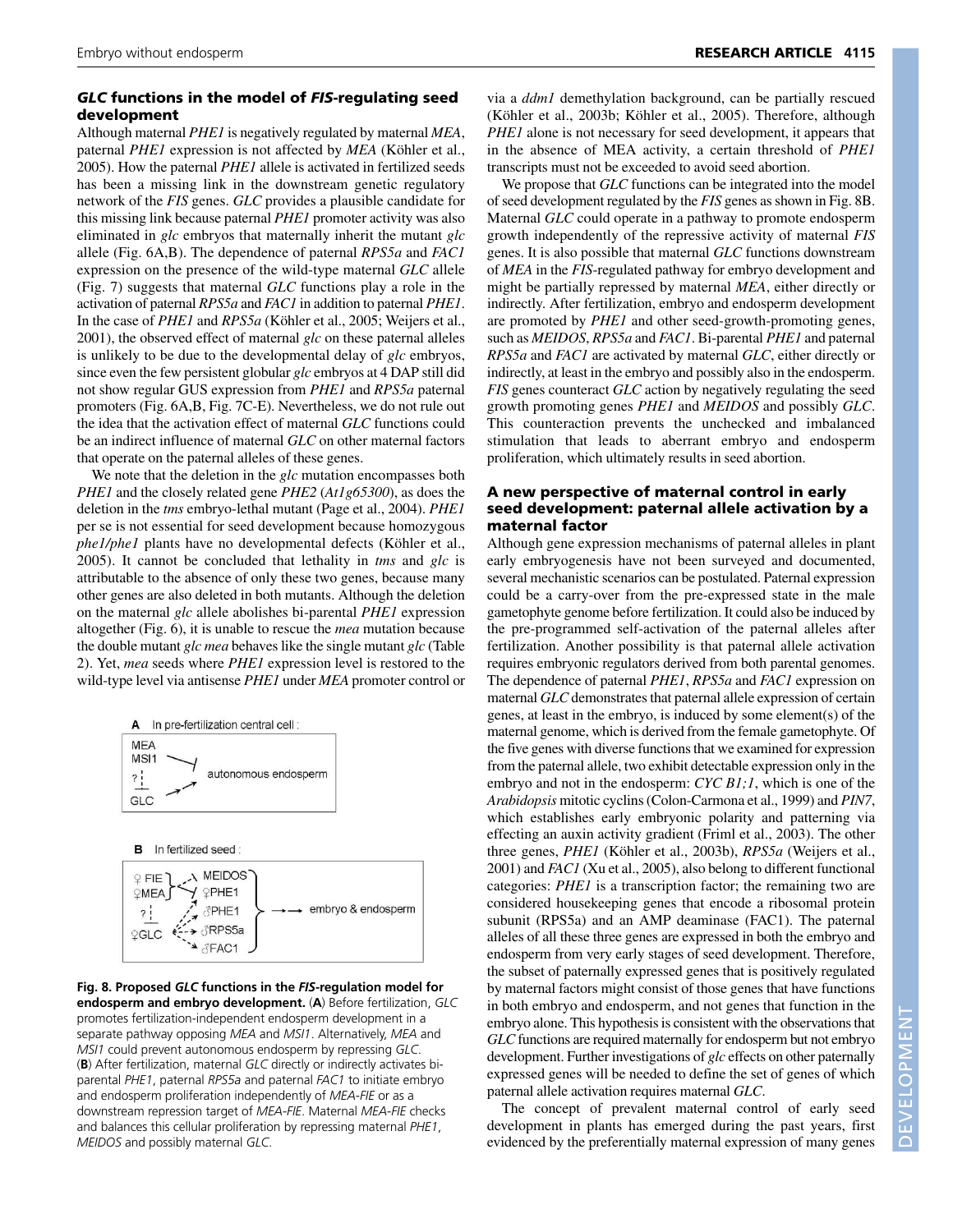in seeds during the first few days after fertilization in both *Arabidopsis* (Vielle-Calzada et al., 2000) and maize (Grimanelli et al., 2005). The gametophytic maternal effect of the *FIS* genes (reviewed by Grossniklaus, 2005) and of the large class of *MATERNAL EFFECT EMBRYO ARREST* (*MEE*) genes (Pagnussat et al., 2005), of which some display this early preferentially maternal expression (Jullien et al., 2006b; Kinoshita et al., 1999; Luo et al., 2000; Vielle-Calzada et al., 1999) (Q. A. Ngo, PhD thesis, University of California, 2006), provides further support for the concept. Factors of the maternal genome can regulate other maternal factors negatively, as exemplified by the repression of maternal *PHE1* by maternal *MEA* and *FIE* (Köhler et al., 2003a; Köhler et al., 2003b; Makarevich et al., 2006), or positively, as demonstrated by the activation of maternal *MEA* by maternal *DEMETER* (Choi et al., 2002; Choi et al., 2004). Moreover, the regulatory mechanism of the maternal genome crosses its own genome boundary to affect the paternal genome. Recently, an intriguing mechanism by which the maternal genome contributes to early seed development has been revealed by the negative crossregulation executed by the MEA protein produced from a maternal allele, which represses its own paternal allele via histone methylation (Baroux et al., 2006; Gehring et al., 2006; Jullien et al., 2006a). *GLC* has now added positive crossregulation to the diverse repertoire of maternal control: the product from its maternal allele activates the paternal alleles of certain other genes. In light of this positive crossregulation, the nature of zygotic and early embryonic bi-parentally expressed genes merits revisiting. The origin of paternal expression of such genes might, if examined more carefully, depend upon the maternal expression of other genes that are upstream regulatory factors. Thus, in early seed development, a maternal contribution, which originates in the female gametophyte, could ultimately control the paternal contribution.

We thank W. B. Gagliano and J. Gheyselinck for technical assistance, C. Baroux for help with confocal microscopy and insightful discussion on the experiments, Brian Dilkes and Simon Chan for advice on colchicine treatment, John Harada and Chuck Gasser for comments on this study and three anonymous reviewers for helpful critiques of the manuscript. This work is supported, in part, by grants from the Swiss National Science Foundation to U.G., and by National Science Foundation grants 0313501 and 0235548 to V.S.

#### **Supplementary material**

Supplementary material for this article is available at http://dev.biologists.org/cgi/content/full/134/22/4107/DC1

#### **References**

- **Baroux, C., Blanvillain, R. and Grossniklaus, U.** (2001). Paternally inherited genes are down-regulated but retain low activity during early embryogenesis in *Arabidopsis*. *FEBS Lett.* **509**, 11-16.
- **Baroux, C., Gagliardini, V., Page, D. R. and Grossniklaus, U.** (2006). Dynamic regulatory interactions of Polycomb group genes: MEDEA autoregulation is required for imprinted gene expression in Arabidopsis. *Genes Dev.* **20**, 1081- 1086.
- **Baroux, C., Pecinka, A., Fuchs, J., Schubert, I. and Grossniklaus, U.** (2007). The triploid endosperm genome of Arabidopsis adopts a peculiar, parental dosage-dependent chromatin organization. *Plant Cell* **19**, 1782-1794.
- **Barrell, P. J. and Grossniklaus, U.** (2005). Confocal microscopy of whole ovules for analysis of reproductive development: the elongate1 mutant affects meiosis II. *Plant J.* **43**, 309-320.
- **Bowe, S. M., Coat, G. and dePamphilis, C. W.** (2000). Phylogeny of seed plants based on all three genomic compartments: extant gymnosperms are monophyletic and Gnetales' closest relatives are conifers. *Proc. Natl. Acad. Sci. USA* **97**, 4092-4097.
- **Bowman, J. L.** (1994). *Arabidopsis: An Atlas of Morphology and Development*. New York: Springer-Verlag.
- **Carmichael, J. S. and Friedman, W. E.** (1995). Double fertilization in *Gnetum gnemon*: the relationship between the cell cycle and sexual reproduction. *Plant Cell* **7**, 1975-1988.
- **Chaudhury, A. M. and Berger, F.** (2001). Maternal control of seed development. *Semin. Cell Dev. Biol.* **12**, 381-386.
- **Chaudhury, A. M., Ming, L., Miller, C., Craig, S., Dennis, E. S. and Peacock, W. J.** (1997). Fertilization-independent seed development in *Arabidopsis thaliana*. *Proc. Natl. Acad. Sci. USA* **94**, 4223-4228.
- **Chaw, T. M., Parkinson, C. L., Cheng, Y., Vincent, T. M. and Palmer, J. D.** (2000). Seed plant phylogeny inferred from all three plant genomes: monophyly of extant gymnosperms and origin of Gnetales from conifers. *Proc. Natl. Acad. Sci. USA* **97**, 4086-4091.
- **Choi, Y., Gehring, M., Johnson, L., Hannon, M., Harada, J. J., Goldberg, R. B., Jacobsen, S. E. and Fischer, R. L.** (2002). DEMETER, a DNA glycosylase domain protein, is required for endosperm gene imprinting and seed viability in *Arabidopsis*. *Cell* **110**, 33-42.
- **Choi, Y., Harada, J. J., Goldberg, R. B. and Fischer, R. L.** (2004). An invariant aspartic acid in the DNA glycosylase domain of DEMETER is necessary for transcriptional activation of the imprinted MEDEA gene. *Proc. Natl. Acad. Sci. USA* **101**, 7481-7486.
- **Colon-Carmona, A., You, R., Haimovitch-Gal, T. and Doerner, P.** (1999). Spatio-temporal analysis of mitotic ativity with a labile cyclin-GUS fusion protein. *Plant J.* **20**, 503-508.
- **Faure, J. E., Rotman, N., Fortune, P. and Dumas, C.** (2002). Fertilization in *Arabidopsis thaliana* wild type: developmental stages and time course. *Plant J.* **30**, 481-488.
- **Friedman, W. E.** (1990). Double fertilization in Ephedra, a non-flowering seed plant: its bearing on the origin of endosperm. *Science* **247**, 951-954.
- **Friedman, W. E.** (1992). Evidence of a pre-angiosperm origin of endosperm. *Science* **225**, 336-339.
- **Friedman, W. E. and Williams, J. H.** (2004). Developmental evolution process of the sexual process in ancient flowering plant lineages. *Plant Cell* **16**, S119- S132.
- **Friml, J., Vieten, A., Sauer, M., Weijers, D., Schwarz, H., Hamann, T., Offringa, R. and Jürgens, G.** (2003). Efflux-dependent auxin gradients establish the apical-basal axis of Arabidopsis. *Nature* **426**, 147-153.
- **Gehring, M., Choi, Y. and Fischer, R. L.** (2004). Imprinting and seed development. *Plant Cell* **16**, S203-S213.
- **Gehring, M., Huh, J. H., Hsieh, T. F., Penterman, J., Choi, Y., Harada, J. J., Goldberg, R. B. and Fischer, R. L.** (2006). DEMETER DNA glycosylase establishes MEDEA polycomb gene self-imprinting by allele-specific demethylation. *Cell* **124**, 495-506.
- **Grimanelli, D., Perotti, E., Ramirez, J. and Leblanc, O.** (2005). Timing of the maternal-to-zygotic transition in early seed development in maize. *Plant Cell* **17**, 1061-1072.
- **Grini, P. E., Jurgens, G. and Hulskamp, M.** (2002). Embryo and endosperm development is disrupted in the female gametophytic capulet mutants of *Arabidopsis*. *Genetics* **162**, 1911-1925.
- **Grossniklaus, U.** (2005). Genomic imprinting in plants: a predominatly maternal affair. In *Annual Plant Reviews: Plant Epigenetics* (ed. P. Meyer), pp. 174-200. Sheffield: Blackwell.
- **Grossniklaus, U. and Vielle-Calzada, J. P.** (1998). …response: Parental conflict and infanticide during embryogenesis. *Trends Plant Sci.* **3**, 328.
- **Grossniklaus, U., Vielle-Calzada, J. P., Hoeppner, M. A. and Gagliano, W. B.** (1998). Maternal control of embryogenesis by MEDEA, a polycomb group gene in *Arabidopsis*. *Science* **280**, 446-450.
- **Guitton, A. E. and Berger, F.** (2005). Loss of function of MULTICOPY SUPPRESSOR OF IRA 1 produces nonviable parthenogenetic embryos in Arabidopsis. *Curr. Biol.* **15**, 750-754.
- **Guitton, A. E., Page, D. R., Chambrier, P., Lionnet, C., Faure, J. E., Grossniklaus, U. and Berger, F.** (2004). Identification of new members of Fertilization Independent Seed Polycomb Group pathway involved in the control of seed development in Arabidopsis thaliana. *Development* **131**, 2971- 2981.
- **Haughn, G. and Chaudhury, A.** (2005). Genetic analysis of seed coat development in Arabidopsis. *Trends Plant Sci.* **10**, 1260-1385.
- **Ilic, K., Berleth, T. and Provart, N. J.** (2004). BlastDigester a web-based program for efficient CAPS marker design. *Trends Genet.* **20**, 280-283.
- **Jullien, P. E., Katz, A., Oliva, M., Ohad, N. and Berger, F.** (2006a). Polycomb group complexes self-regulate imprinting of the Polycomb group gene MEDEA in Arabidopsis. *Curr. Biol.* **16**, 486-492.
- **Jullien, P. E., Kinoshita, T., Ohad, N. and Berger, F.** (2006b). Maintenance of DNA methylation during the Arabidopsis life cycle is essential for parental imprinting. *Plant Cell* **18**, 1360-1372.
- **Kinoshita, T., Yadegari, R., Harada, J. J., Goldberg, R. B. and Fischer, R. L.** (1999). Imprinting of the MEDEA polycomb gene in the Arabidopsis endosperm. *Plant Cell* **10**, 1945-1952.
- **Kiyosue, T., Ohad, N., Yadegari, R., Hannon, M., Dinneny, J., Wells, D., Katz, A., Margossian, L., Harada, J. J., Goldberg, R. B. et al.** (1999). Control of fertilization-independent endosperm development by the MEDEA polycomb gene in Arabidopsis. *Proc. Natl. Acad. Sci. USA* **96**, 4186-4191.
- **Köhler, C. and Makarevich, G.** (2006). Epigenetic mechanisms governing seed development in plant. *EMBO Rep.* **7**, 1223-1227.
- **Köhler, C., Hennig, L., Bouveret, R., Gheyselinck, J., Grossniklaus, U. and Gruissem, W.** (2003a). Arabidopsis *MSI1* is a component of the *MEA*/*FIE*